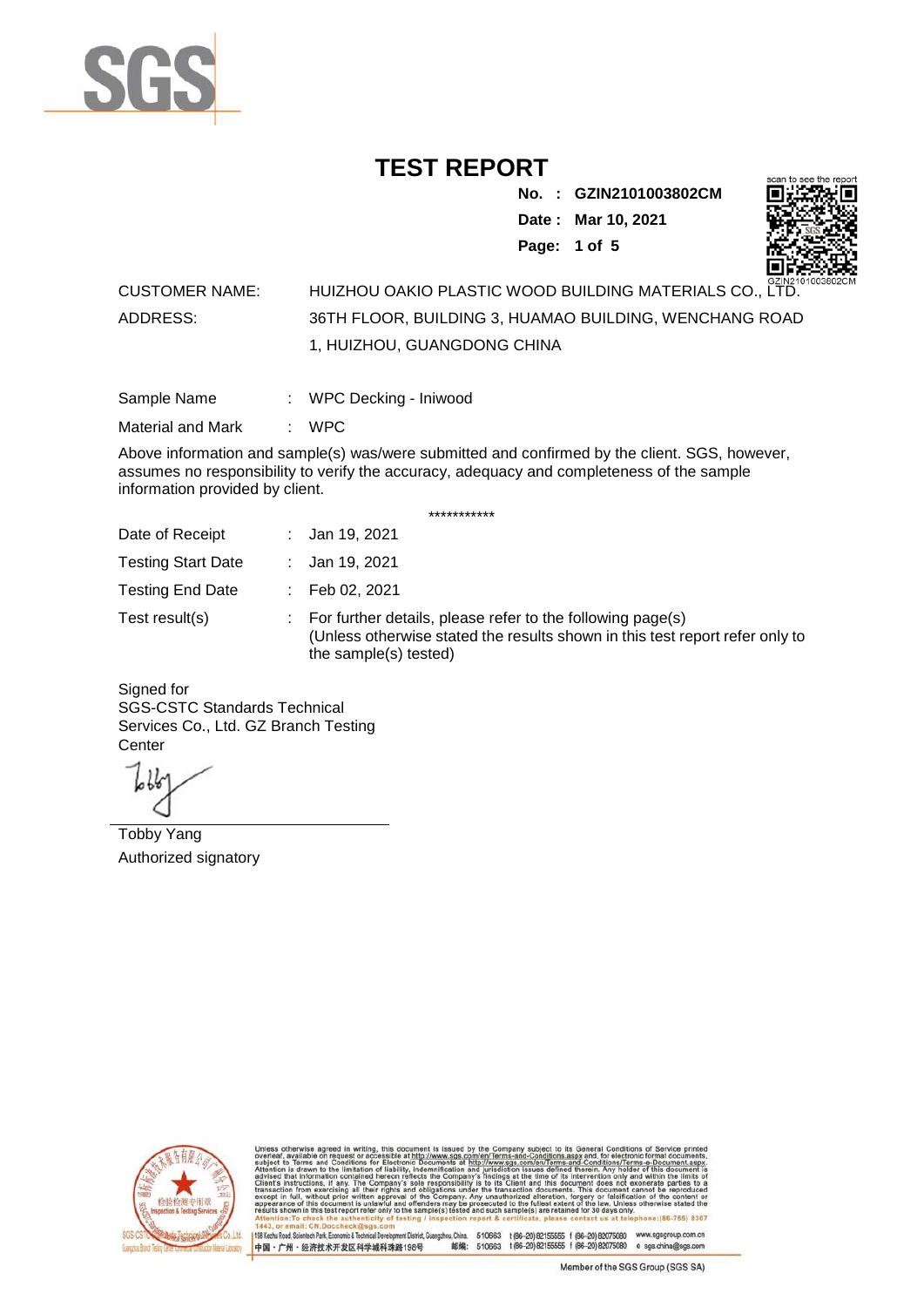

**No. : GZIN2101003802CM Date : Mar 10, 2021 Page: 2 of 5** 

Summary of Results:

| No. | Test Item                | Test Method                                      | Result     | Conclusion |
|-----|--------------------------|--------------------------------------------------|------------|------------|
|     | Single Flame Source Test | EN 15534-1:2014 Section<br>9.6.1 & EN ISO 11925- | See result | Pass       |
|     |                          | 2:2020                                           |            |            |

Note: Pass : Meet the requirements;

Fail : Does not meet the requirements;

/ : Not Apply to the judgment.

Original Sample Photo:





Conditions/Terms-e-Docu<br>rein. Any holder of this d 8307 198 Kezhu Road, Scientech Park, Economic & Technical Develop 中国·广州·经济技术开发区科学城科珠路198号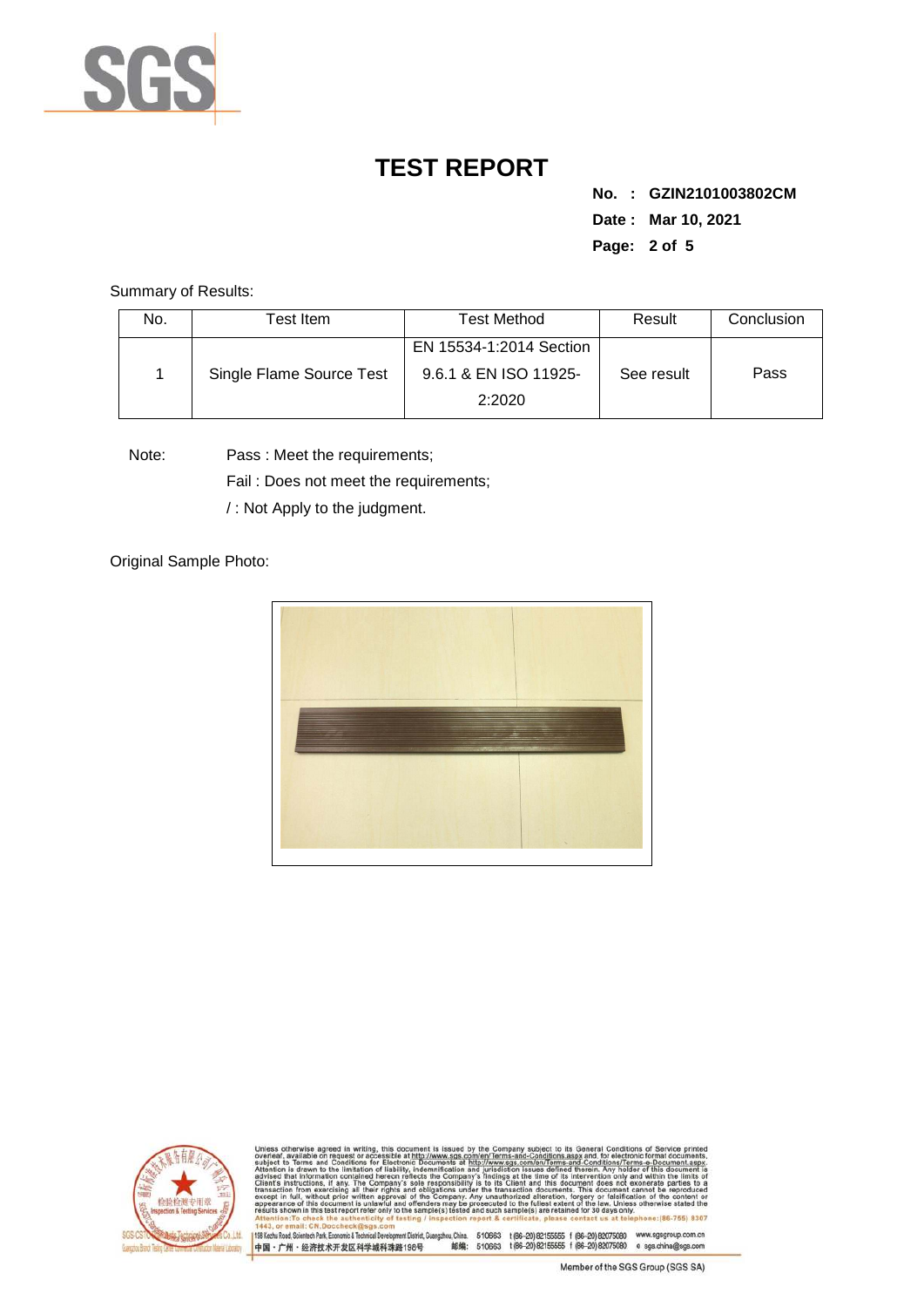

**No. : GZIN2101003802CM Date : Mar 10, 2021 Page: 3 of 5** 

Test item: Ignitability of Building Products

Sample Description: Panel

Test Method: EN 15534-1:2014 Section 9.6.1 & EN ISO 11925-2:2020

Test condition:

Specimen: 250mm × 90mm × 22.3 mm

Flame application time: 15s

#### Test result:

| Exposure     | Edge exposure |                |                      | Surface exposure |                |    |
|--------------|---------------|----------------|----------------------|------------------|----------------|----|
| conditions   |               |                |                      |                  |                |    |
| Specimen     | 1             | $\overline{2}$ | 3                    | $\mathbf{1}$     | $\overline{2}$ | 3  |
| No.          |               |                |                      |                  |                |    |
| Whether      |               |                |                      |                  |                |    |
| ignition     | Yes           | Yes            | Yes                  | No               | No             | No |
| occurs       |               |                |                      |                  |                |    |
| Whether the  |               |                |                      |                  |                |    |
| flame tip    |               |                |                      |                  |                |    |
| reaches 150  |               |                |                      |                  |                |    |
| mm above     | No            | No             | No                   | No               | No             | No |
| the flame    |               |                |                      |                  |                |    |
| application  |               |                |                      |                  |                |    |
| point        |               |                |                      |                  |                |    |
| The time     |               |                |                      |                  |                |    |
| when flame   | $\prime$      |                | $\sqrt{\phantom{a}}$ |                  | $\cal I$       | /  |
| tip reaches  |               |                |                      |                  |                |    |
| 150 mm, s    |               |                |                      |                  |                |    |
| Whether      |               |                |                      |                  |                |    |
| ignition of  | No            | No             | No                   | No               | <b>No</b>      | No |
| the filter   |               |                |                      |                  |                |    |
| paper occurs |               |                |                      |                  |                |    |

Note: Test specimens were cut from the sample.



issued by the state of the state of the state of the fication and s-and-Conditions/Terms-e-Docun<br>ed therein. Any holder of this do only<br>not 830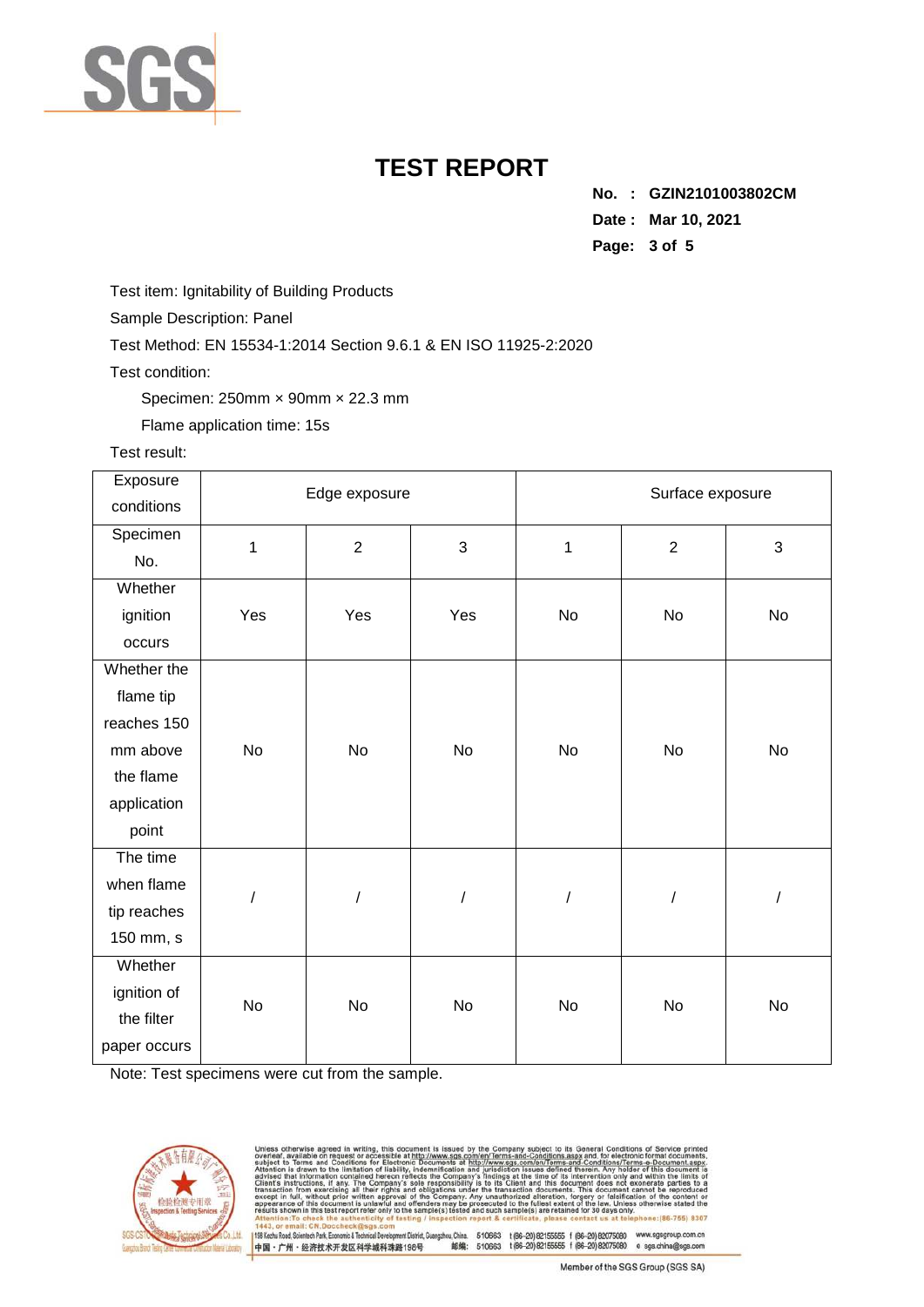

**No. : GZIN2101003802CM Date : Mar 10, 2021 Page: 4 of 5** 

Statement: The test results relate to the behaviour of the test specimens of a product under the particular conditions of the test; they are not intended to be the sole criterion for assessing the potential fire hazard of the product in use.

Test Photo:





Conditions/Terms-e-D<br>rein. Any holder of th angzhou, China. 510663 1 (86-20) 82155555 1 (86-20) 82075080 www.sgsgroup.com.cn<br>邮编: 510663 1 (86-20) 82155555 1 (86-20) 82075080 e sgs.china@sgs.com 198 Kezhu Road, Scientech Park, Economic & Technical Devel ent District, G 中国·广州·经济技术开发区科学城科珠路198号